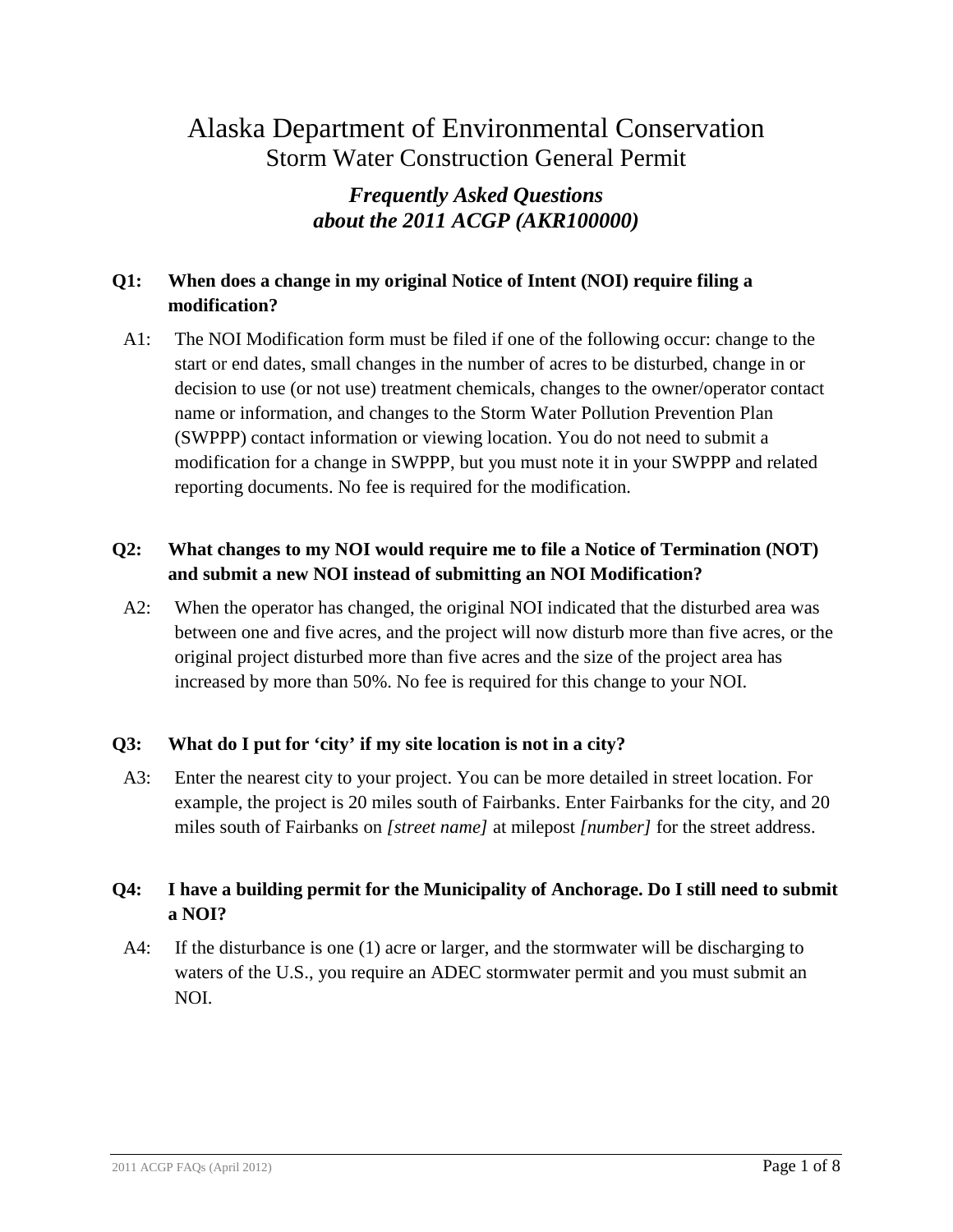### **Q5: In the case of a site which has multiple NOIs filed at different times, when does the 7-day wait period start?**

A5: ADEC's policy is that the seven (7) day wait period begins with the NOI submitted by the operator doing the bulk of the site disturbance (for example, dirtwork). Although all owner/operators must submit a NOI, work may commence after the seven day wait period of the primary owner/operator who is undertaking the bulk of the actual site disturbance.

### **Q6: In cases that have several NOI's associated with the same project, is a fee required for each NOI?**

A6: No. Only one fee is required for a given site/facility even though there may be several NOIs submitted for the site.

### **Q7: Is a billing address required to be filled in if payment is being submitted with a different NOI?**

A7: Yes. The eNOI system is used for a range of permits and a billing address is required.

# **Q8: I am working on a single project with several NOIs, some of which were applied for using the eNOI system, some using paper copies. How are the paper and eNOIs linked so that only one payment is due?**

A8: The eNOI's are linked as part of the electronic application system. They can be linked to other NOI's submitted electronically or to paper NOI submission. Paper NOI should include a note explaining that it is linked to eNOI(s), along with a statement of who will be paying the fee. Paper NOI are logged to the electronic application system by DEC Staff.

### **Q9: I do not know my receiving waters. Can I put 'none'?**

A9: No, if you are not discharging to any waters of the United States, you do not need a permit. It is better to list the nearest water body. If the nearest water body is unnamed, you can list 'unnamed waters', or 'unnamed wetlands'. Please indicate whether the discharge is to unnamed freshwaters or unnamed salt waters.

### **Q10: Does stating that 'appropriate BMPs will be used' sufficient for my SWPPP?**

A10: The SWPPP template can assist in determining the information required for each BMP. It can be found at http://dec.alaska.gov/water/wnpspc/stormwater/sw\_construction.htm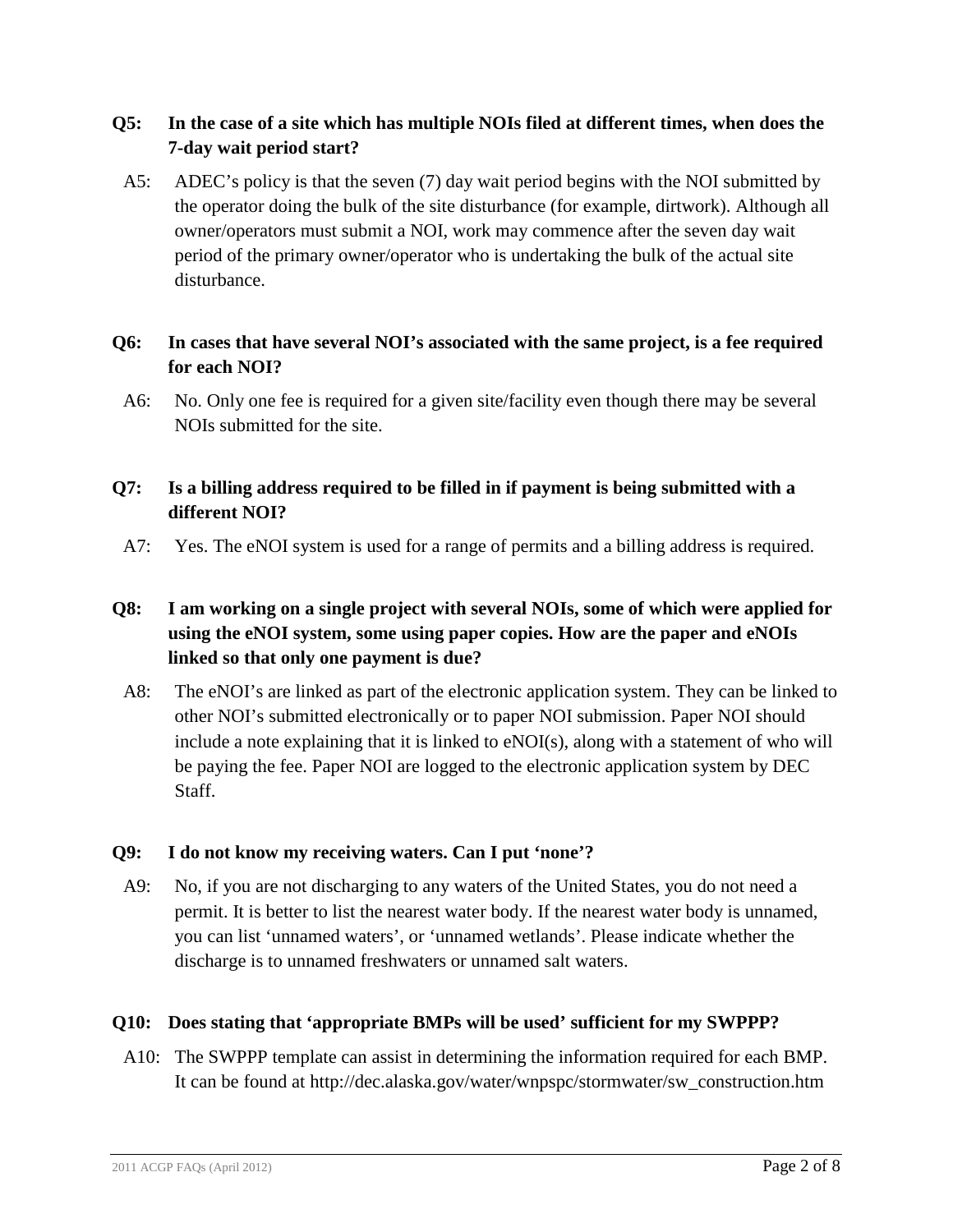### **Q11: .What is the preferred format for latitude and longitude?**

A11: Degrees in decimal fractions.

# **Q12: If I attach my SWPPP electronically with my eNOI application, do I need to submit a paper copy to ADEC?**

A12: No. In fact, an electronic copy of your SWPPP is preferable to a hard copy.

### **Q13: When must I submit either an electronic or paper SWPPP to ADEC?**

A13: The operator developing a project that disturbs five or more acres of land and where the project is located outside the area of an APDES permitted Municipal Separate Storm Sewer System (MS4) must submit a copy of the SWPPP to ADEC at the time the NOI is filed or within seven calendar days of filing the paper NOI form. Additional SWPPP submittal requirements for projects located inside the area of an APDES permitted MS4 can be found at: [CGP SWPPP Submittal Requirements](http://dec.alaska.gov/water/wnpspc/stormwater/SWPPPSubmittalRqmts.htm) in the "Of Interest" box in the upper right side of the ACGP webpage, or via the following: [\(http://dec.alaska.gov/](http://dec.alaska.gov/water/wnpspc/stormwater/SWPPPSubmittalRqmts.htm)  [water/wnpspc/stormwater/SWPPPSubmittalRqmts.htm\)](http://dec.alaska.gov/water/wnpspc/stormwater/SWPPPSubmittalRqmts.htm).

#### **Q14: Must the eNOI certifier be the same person who signs the eNOI?**

- A14: The person listed as the certifier must be the signee in either a paper or electronic NOI submission. Be sure that the person signing the NOI has the proper authorization as outlined in the General Permit – See Appendix A Part 1.12 (listed below):
	- 1.12.1 In accordance with 18 AAC 83.385, any application for coverage under this permit (e.g. NOI) must be signed as follows:
		- 1.12.1.1 For a corporation, by a responsible corporate officer; in this subsection, a responsible corporate officer means
			- 1.12.1.1.1 A president, secretary, treasurer, or vice-president of the corporation in charge of a principal business function, or any other person who performs similar policy- or decision-making functions for the corporation; or
			- 1.12.1.1.2 The manager of one or more manufacturing, production, or operating facilities if
				- 1.12.1.1.2.1 The manager is authorized to make management decisions that govern the operation of the regulated facility, including having the explicit or implicit duty of making major capital investment recommendations, and initiating and directing other comprehensive measures to assure long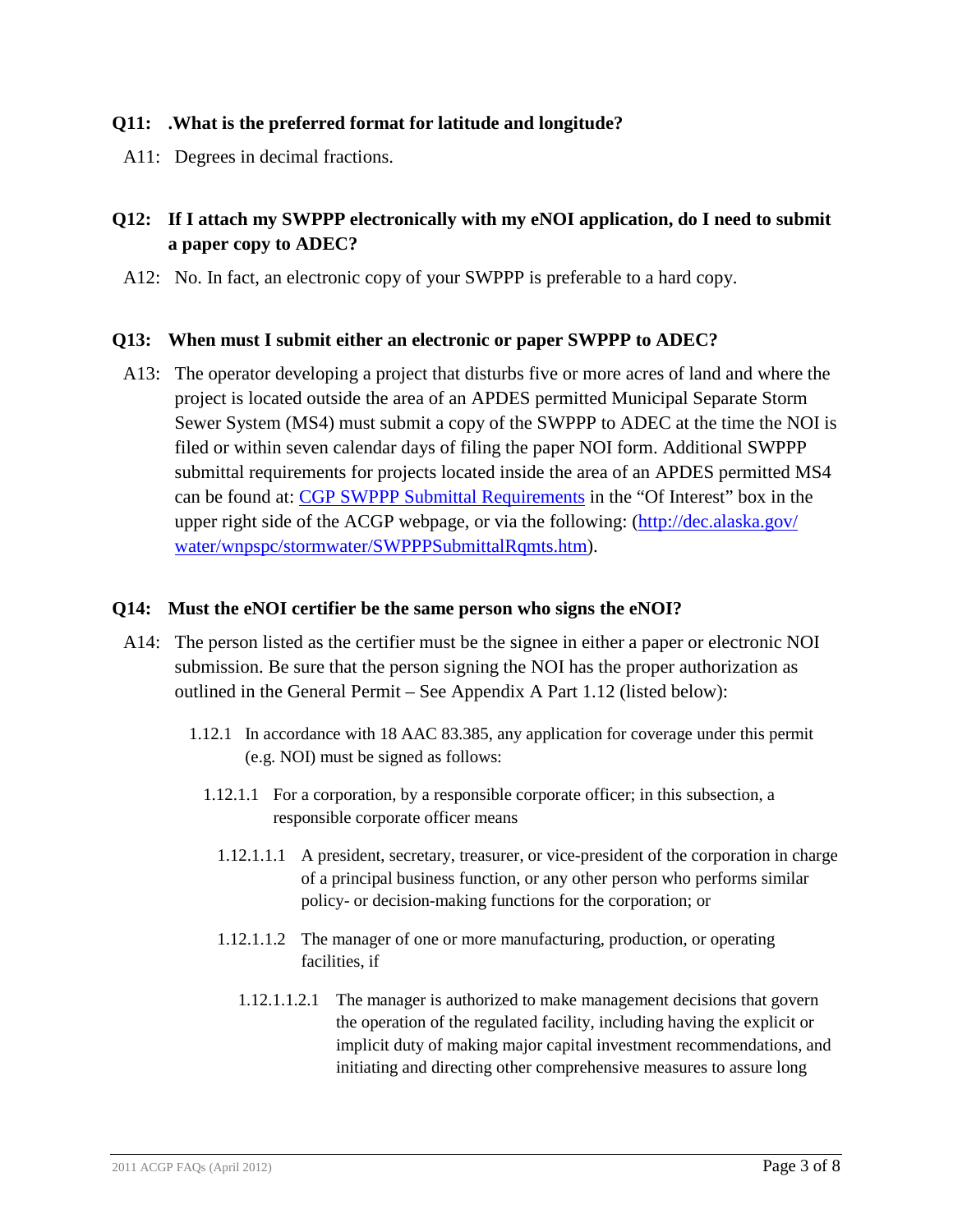term environmental compliance with environmental statutes and regulations;

- 1.12.1.1.2.2 The manager can ensure that the necessary systems are established or actions taken to gather complete and accurate information for permit application requirements; and
- 1.12.1.1.2.3 Authority to sign documents has been assigned or delegated to the manager in accordance with corporate procedures;
- 1.12.1.2 For a partnership or sole proprietorship, by the general partner or the proprietor, respectively; or
- 1.12.1.3 For a municipality, state, federal, or other public agency, by either a principal executive officer or ranking elected official; in this subsection, a principal executive officer of an agency means
	- 1.12.1.3.1 The chief executive officer of the agency; or
	- 1.12.1.3.2 A senior executive officer having responsibility for the overall operations of a principal geographic unit or division of the agency.

#### **Q15: Are the forms available in electronic form?**

A15: The Notice of Intent (NOI), Notice of Termination (NOT) and NOI Modification forms are available in electronic form, see [http://dec.alaska.gov/water/wnpspc/](http://dec.alaska.gov/water/wnpspc/stormwater/Forms.htm)  [stormwater/Forms.htm](http://dec.alaska.gov/water/wnpspc/stormwater/Forms.htm)

#### **Q16: Where do I find the electronic NOI and instructions on how to use it?**

A16: The electronic NOI is found at [http://dec.alaska.gov/water/wnpspc/](http://dec.alaska.gov/water/wnpspc/stormwater/APDESeNOI.html)  [stormwater/APDESeNOI.html](http://dec.alaska.gov/water/wnpspc/stormwater/APDESeNOI.html)

Instructions are provided in the "Of Interest" box in the upper right side of that webpage.

### **Q17: What waterbodies in Alaska qualify as a high quality water that constitutes an Outstanding Natural Resource Water (ONRW)?**

A17: Currently the state has not developed an official Outstanding Natural Resource Water, ONRW, or Tier 3 waterbody list in accordance with the state's Antidegradation policy found at 18 AAC 70.015. Until an official list is developed any waterbody which is located within a national or state park or wildlife refuge is determined to be a ONRW.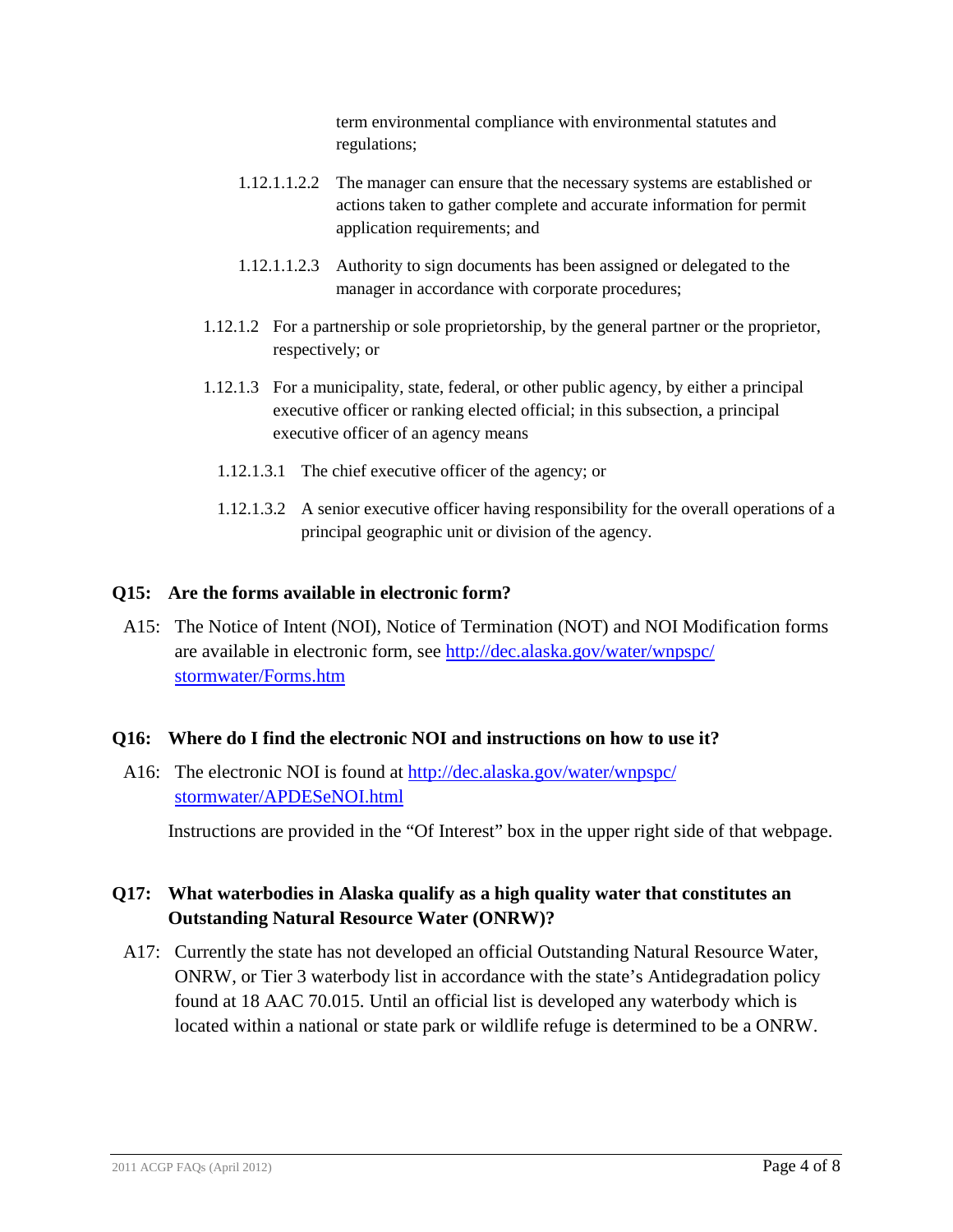### **Q18: In accordance to Section 2.1.5 of the ACGP what additional submittal requirements are necessary to receive authorization to discharge construction storm water in those project areas which discharge to a ONRW?**

- A18: The applicant should contact ADEC thirty (30) calendar days prior to the planned start of construction as well as develop and submit a site-specific antidegradation analysis to be submitted with the SWPPP fourteen (14) calendar days prior to filing the NOI.
- **Q19: The 2011 Alaska Construction General Permit (ACGP) says that discharges of dredged or fill material into waters of the U.S. requiring federal authorization in a U.S. Army Corps of Engineers Clean Water Act (CWA) section 404 permit are not authorized under the 2011 ACGP. What does this mean in terms of getting permit authorization under the ACGP for the discharge of pollutants from a construction site?**
	- A19: It means that discharges authorized by a Corp of Engineers' CWA Sec 404 permit which are generally for the placement of dredge or fill materials directly into waters of the US are not authorized by the APDES Stormwater Construction General Permit, which represents CWA Section 402. Section 402 authorizes the discharge of wastewater containing pollutants into waters of the US.

The CWA contains two different permitting programs: (1) Section 402 specifies the requirements for discharge permits under the National Pollutant Discharge Elimination System (in Alaska this program is called the Alaska Pollutant Discharge Elimination System or APDES permit program) which address the discharge of pollutants to waters of the United States, and (2) Section 404 specifies requirements for permits to address the discharge of dredged or fill material into navigable waters of the United States. CWA Sections 402 and 404 are mutually exclusive, i.e., Section 404 permits regulate the discharge of dredge and fill materials and CWA Section 402 permits regulate the discharge of pollutants to waters of the U.S. except as provided under Sections 318 (addressing aquaculture) and 404 of the Clean Water Act. The APDES program primarily focuses on water quality, and the CWA Section 404 program focuses on the impacts of dredge and fill placement in waters of the United States, including wetlands and aquatic resources. While complementary, each permit has a distinctly different focus and approach.

A particular construction site may need separate authorizations to discharge under both a CWA Section 404 permit (addressing the discharge of dredge or fill material), and the 2011 ACGP (addressing the discharge of pollutants in storm water runoff from a one (1) acre wetland fill project). This one acre fill project would require a 404 permit for the placement of fill within a wetland as well as a Construction General Permit, ACGP, for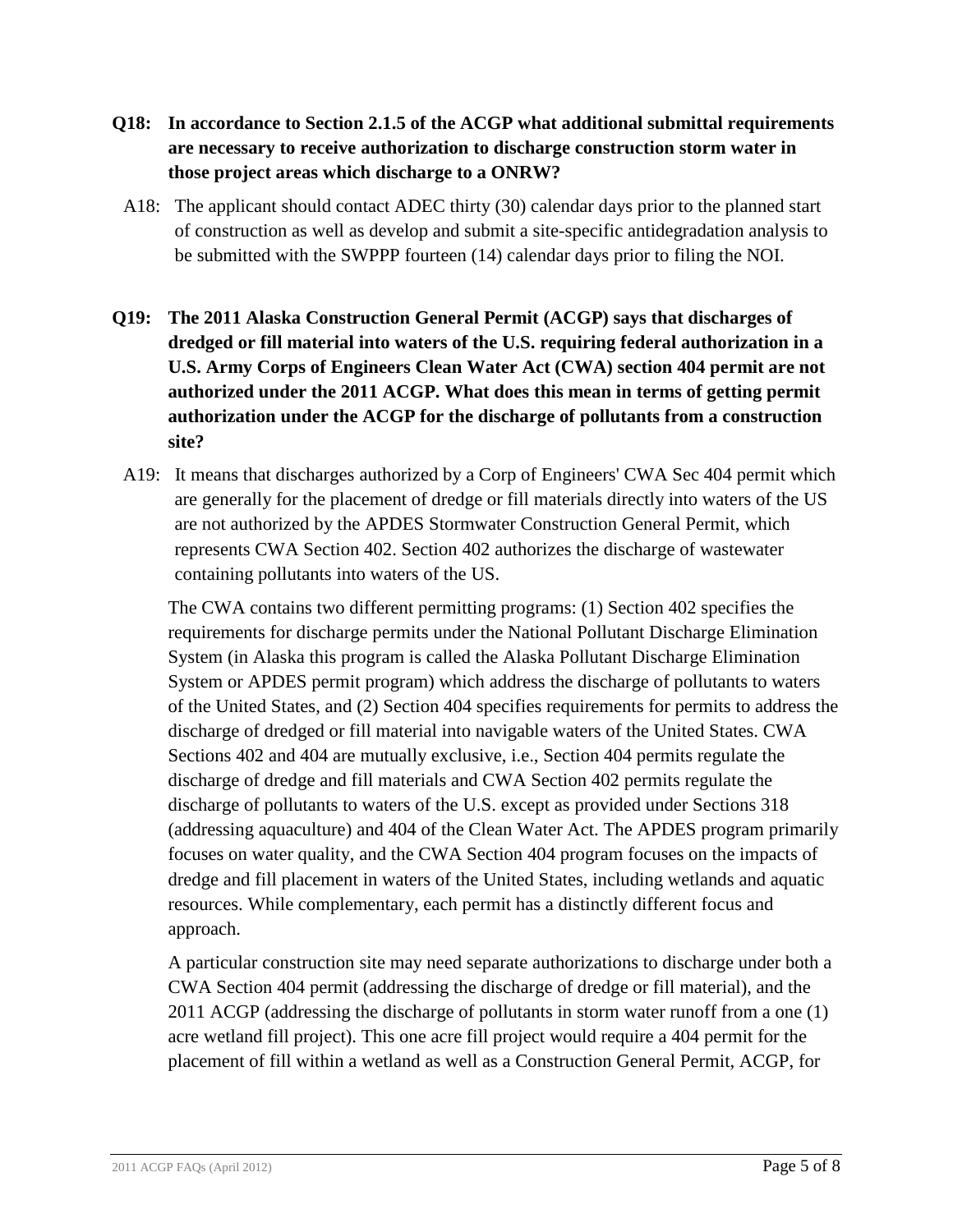the one acre disturbed area which could have storm water discharges to the wetland. The permittee must then comply with the terms and conditions of both permits.

### **Q20: What is meant by a "larger common plan of development or sale?"**

A20: A "larger common plan of development or sale" is a contiguous area where multiple separate and distinct construction activities may be taking place at different times on different schedules under one plan. For example, if a developer buys a 20-acre lot and builds roads, installs pipes, and runs electricity with the intention of constructing homes or other structures sometime in the future, this would be considered a larger common plan of development or sale. If the land is parceled off or sold, and construction occurs on plots that are less than one acre by separate, independent builders, this activity still would be subject to storm water permitting requirements if the smaller plots were included on the original site plan.

### **Q21: Under what size restrictions does the larger common plan of development or sale stipulation comes into play?**

A21: A permit is required if one (1) or more acres of land will be disturbed, regardless of the size of any of the individually-owned or developed sites.

### **Q22: What is the definition of "Common Plan"?**

A22: "Common plan" is broadly defined as any announcement or piece of documentation (including a sign, public notice or hearing, sales pitch, advertisement, drawing, permit application, zoning request, computer design, etc.) or physical demarcation (including boundary signs, lot stakes, surveyor markings, etc.) indicating construction activities may occur on a specific plot. You must still meet the definition of operator in order to be required to get permit coverage, regardless of the acreage you personally disturb. As a subcontractor, it is unlikely you will require permit coverage.

# **Q23: How can I tell if my project is part of a "Larger Common Plan of Development or Sale"?**

A23: If your smaller project is part of a larger common plan of development or sale that collectively will disturb one or more acres (e.g., you are building on six  $\frac{1}{2}$ -acre residential lots in a 10-acre development or are putting in a fast food restaurant on a ¾ acre pad that is part of a 20 acre retail center) you need permit coverage. However, where only a small portion of the original common plan of development remains undeveloped and there has been a period of time where there is no ongoing construction activities (i.e., all areas are either undisturbed or have been finally stabilized), you may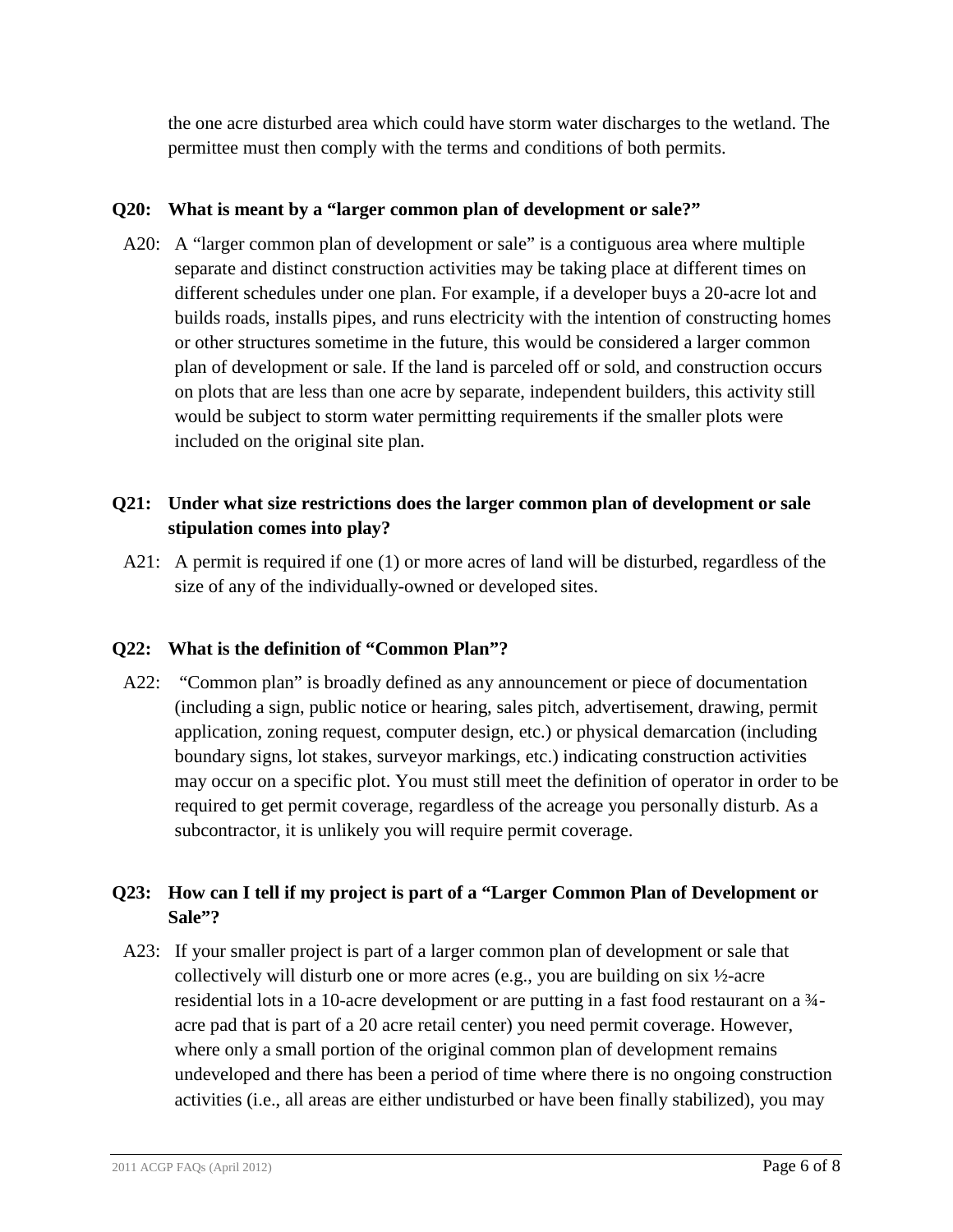re-evaluate your individual project based on the acreage remaining from the original "common plan." If less than five but more than one acre remains to build out the original "common plan" permit coverage may still be required, but you can treat your project as part of a "small" construction activity and may be eligible for the waivers available for small construction activities (e.g., one of six lots totaling 2 acres in a 50 acre subdivision can be treated as part of a 2 acre rather than 50 acre "common plan"). If less than one acre remains of the original common plan, your individual project may be treated as part of a less than one acre development and no permit would be required.

### **Q24: When Can You Consider Future Construction on a Property to be Part of a Separate Plan of Development or Sale?**

A24: After the initial "common plan" construction activity is completed for a particular parcel, any subsequent development or redevelopment of that parcel would be regarded as a new plan of development. For example, after a house is built and occupied, any future construction on that lot (e.g., reconstructing after fire, adding a pool or parking area, etc.), would stand alone as a new "common plan" for purposes of calculating acreage disturbed to determine if a permit was required. This would also apply to similar situations at an industrial facility, such as adding new buildings, a pipeline, new wastewater treatment facility, etc. that was not part of the original plan.

### **Q25: What If the Extent of the Common Plan of Development or Sale is Contingent on Future Activities?**

A25: If you have a long-range master plan of development where some portions of the master plan are a conceptual rather than a specific plan of future development and the future construction activities would, if they occur at all, happen over an extended time period, you may consider the "conceptual" phases of development to be separate "common plans" provided the periods of construction for the physically interconnected phases will not overlap.

### **Q26: What if the "Common Plan of Development or Sale" Actually Consists of Non-Contiguous Separate Projects?**

A26: There are several situations where discrete projects, that could be considered part of a larger "common plan," can actually be treated as separate projects for the purposes of permitting:

Where discrete construction projects within a larger common plan of development or sale are located ¼ mile or more apart and the area between the projects is not being disturbed, each individual project can be treated as a separate plan of development or sale provided